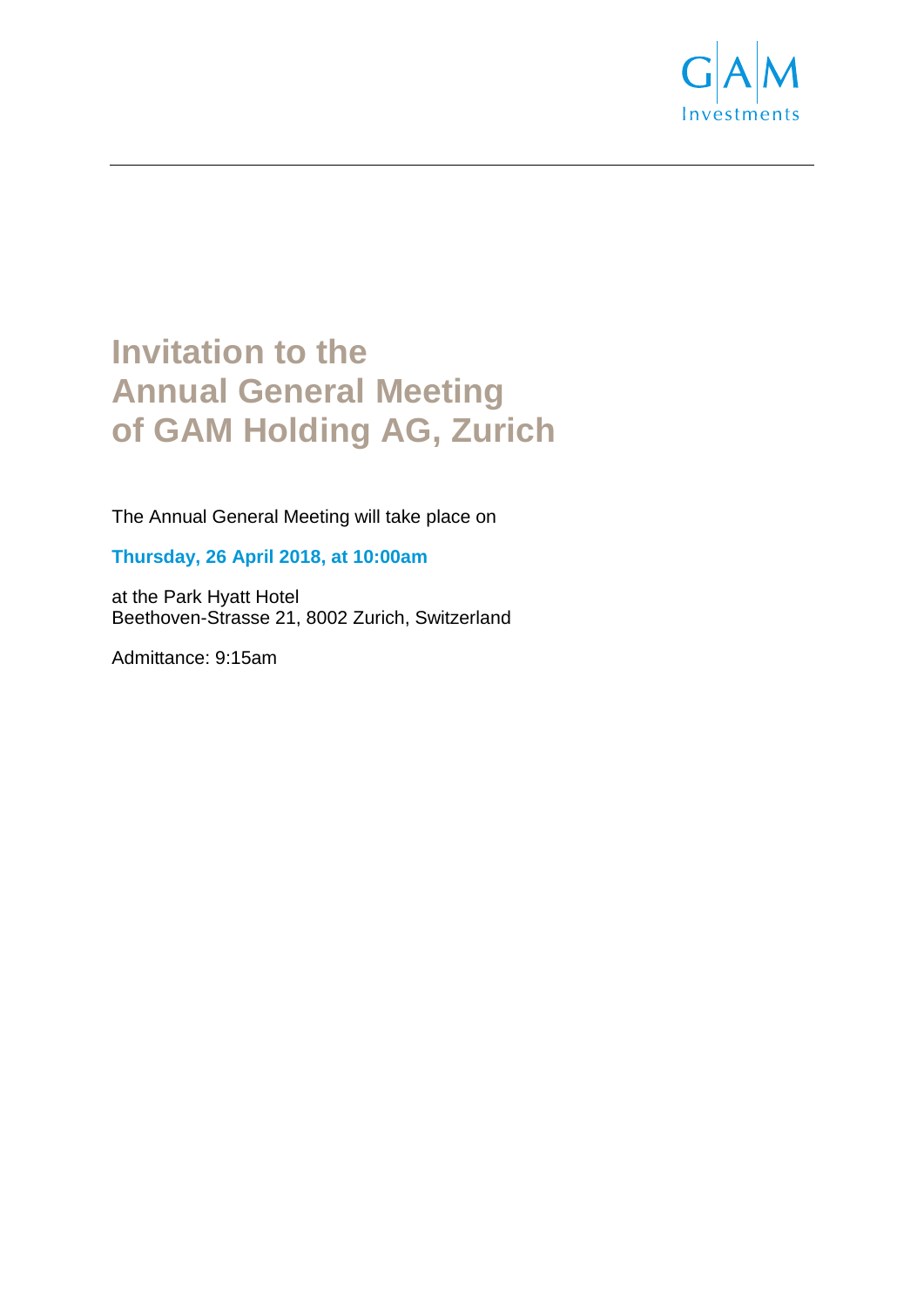

# **Agenda**

The Board of Directors submits the following agenda items and proposals for discussion and resolution by the Annual General Meeting:

#### **1. Management report, parent company's and consolidated financial statements as well as compensation report for the year 2017, reports of the statutory auditors**

#### **1.1 Approval of management report, parent company's and consolidated financial statements for the year 2017, notice of the reports of the statutory auditors**

The Board of Directors proposes that the management report, the parent company's as well as the consolidated financial statements for the year 2017, be approved.

#### **1.2 Consultative vote on the compensation report 2017**

The Board of Directors proposes that the compensation report 2017 be approved on a non-binding consultative basis.

# **2. Appropriation of available earnings and of capital contribution reserve**

#### **A) Proposal**

The Board of Directors proposes to allocate the available earnings for appropriation of CHF 88.1 million to other voluntary reserve and to distribute an amount of CHF 0.65 per registered share entitled to distribution out of capital contribution reserve to the shareholders.

| Appropriation of available earnings and of capital<br>contribution reserve | <b>CHF</b> million |
|----------------------------------------------------------------------------|--------------------|
| Balance brought forward                                                    |                    |
| Net profit for the year 2017                                               | 88.1               |
| Dissolution of capital contribution reserve                                | 101.6              |
| Total available to the Annual General Meeting                              | 189.7              |
| Allocation to other voluntary reserve                                      | 88.1               |
| Distribution to the shareholders (out of capital contribution reserve)     | 101.6              |

**\*** Registered shares held by GAM Holding AG at the time of distribution are not entitled to receive the distribution. Depending on the number of registered shares held by GAM Holding AG at the time of distribution, the amount for dissolution and distribution might be adjusted accordingly. As at 31 December 2017, GAM Holding AG held 3,361,073 registered shares within treasury.

# **B) Explanation**

The Board of Directors proposes to make a distribution to shareholders out of the Company's capital contribution reserve (which amounted to CHF 995.0 million as at 31 December 2017), instead of making dividend payments out of available earnings. Such distribution can be made without deduction of Swiss federal withholding tax of 35% and will be exempt from income tax for shareholders with fiscal domicile in Switzerland who hold the shares as part of their private assets.

If the proposal of the Board of Directors is approved, the distribution to shareholders out of capital contribution reserve will amount to CHF 0.65 per registered share.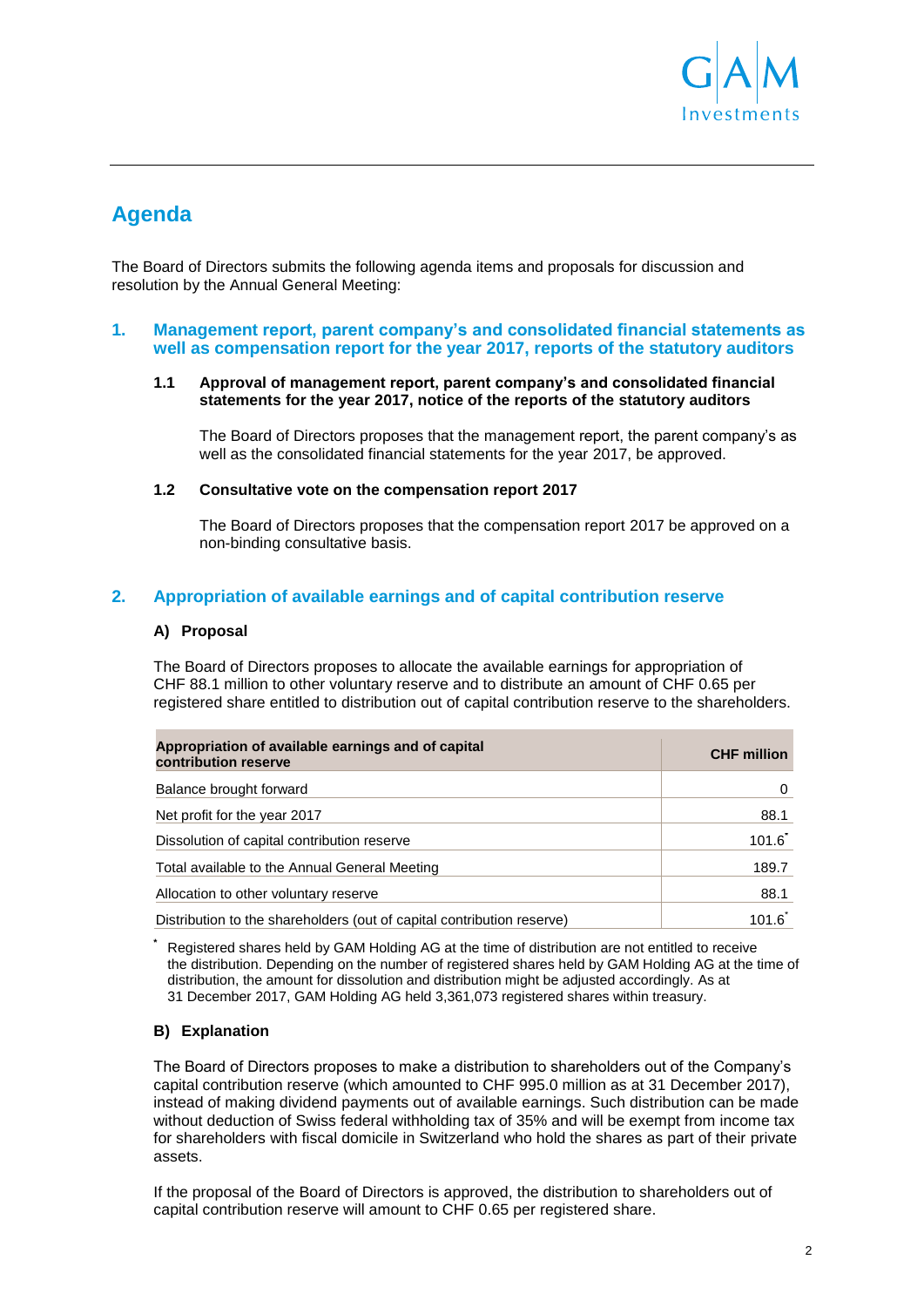

The last trading day on which the shares will carry an entitlement to receive this distribution is 27 April 2018. The shares will be traded without an entitlement to receive this distribution as of 30 April 2018. The distribution will be payable as of 3 May 2018 free of charge and in accordance with the relevant payment instructions.

# **3. Discharge of the members of the Board of Directors and the Group Management Board**

The Board of Directors proposes that the members of the Board of Directors and the Group Management Board be discharged for the financial year 2017.

# **4. Extension of authorised capital**

#### **A) Proposal**

The Board of Directors proposes the extension of the authorised capital with a nominal value of CHF 798,412 by amending article 3.4 to the Articles of Incorporation of the Company as follows (the proposed amendments are underlined):

Article 3.4

 $1$  The Board of Directors shall be authorised to increase the share capital at any time until April 27, 2018 26 April 2020, by a maximum amount of CHF 816 973 798 412 by issuing a maximum of  $\frac{46\cdot339\cdot460}{15\cdot968\cdot240}$  fully paid registered shares with a par value of CHF -.05 each. Increases in partial amounts shall be permissible.

[Article 3.4 para. 2 and 3 remain unchanged.]

 $4$ The Board of Directors is further authorised to restrict or withdraw the pre-emptive rights of the existing shareholders with respect to a maximum of  $8-169-7307984120$  registered shares and allocate such rights to third parties:

- a) if the issue price of the new shares is determined by reference to the market price; or
- b) for the acquisition of companies, part(s) of companies or participations, for the acquisition of products, intellectual property or licenses or for investment projects, or for the financing or refinancing of any of such transactions through a placement of shares; or
- c) for purposes of broadening the shareholder constituency of the Company in certain financial or investor markets, for purposes of the participation of strategic partners, or in connection with the listing of new shares on domestic or foreign stock exchanges.

#### **B) Explanation**

The authorised capital as approved by shareholders at the Annual General Meeting of 27 April 2016 shall be extended for another two years until 26 April 2020. The proposed extension of authorised capital will maintain the Group's strategic and financial flexibility.

Due to the capital reductions over the past two years, the Board of Directors proposes to reduce the amount of the authorised capital to an amount equal to 10% of GAM Holding AG's current share capital. Under certain circumstances as described in article 3.4 of the Articles of Incorporation, the Board of Directors may restrict or withdraw the pre-emptive rights of the existing shareholders, however, limited to authorised capital corresponding to up to 5% of GAM Holding AG's current share capital.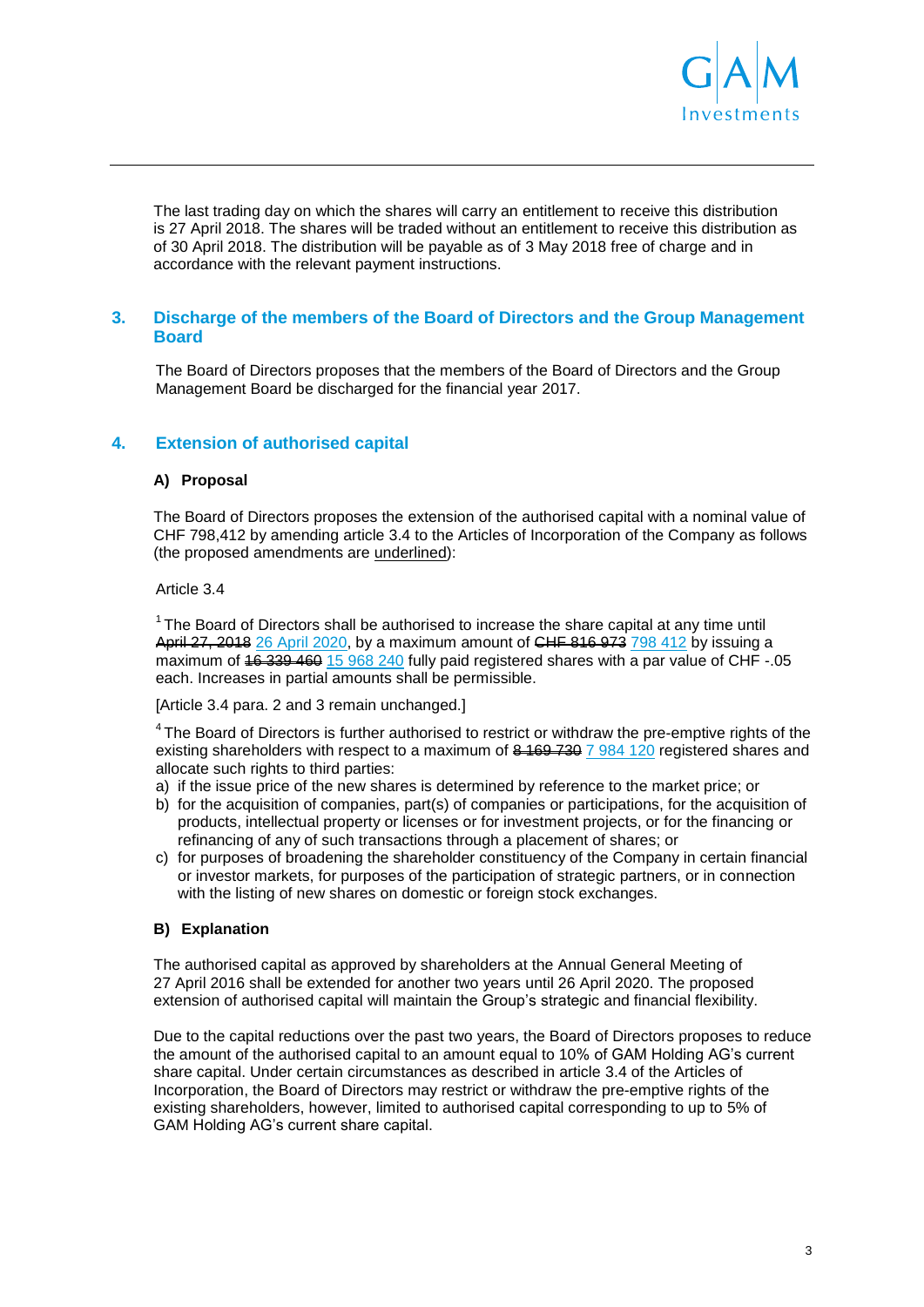

# **5. Amendments to the Articles of Incorporation**

#### **A) Proposal**

The Board of Directors proposes that article 11.1 of the Articles of Incorporation be amended as follows (the proposed amendments are underlined):

#### Article 11.1

<sup>1</sup> The Shareholders' Meeting shall approve annually the proposals of the Board of Directors in relation to the **maximum** aggregate amount of:

- a) the maximum compensation of the Board of Directors for the period until the next Ordinary Shareholders' Meeting;
- b) the maximum fixed compensation of the executive management for the current financial year;
- c) the variable compensation of the executive management for the extrement preceding financial year.

[Article 11.1 para. 2 remains unchanged.]

#### **B) Explanation**

The Board of Directors has approved a new compensation framework for the Group. The new framework is based on feedback received from shareholders as part of a comprehensive review conducted by the Board of Directors' compensation committee. The Group's revised compensation policies are based on four overarching principles: pay for performance, alignment of incentives with long-term shareholders' interests, transparency and the importance of sound risk management. As a result, the Board of Directors proposes to approve the variable compensation for the Group Management Board on a retrospective basis going forward, i.e. for the preceding year instead of the current year.

# **6. Elections of members of the Board of Directors**

The Board of Directors proposes the re-election of **Mr Hugh Scott-Barrett** as member and Chairman of the Board of Directors (in a single vote), and the re-election of **Mr Diego du Monceau, Ms Nancy Mistretta, Mr Ezra S. Field, Mr Benjamin Meuli** and **Mr David Jacob** as members of the Board of Directors, each for a term of office until the end of the next Annual General Meeting.

You will find information on the biographies of the members proposed for re-election to the Board of Directors in the annual report 2017, corporate governance section – Board of Directors (www.gam.com/annualreport2017).

The Board of Directors further proposes that **Ms Monica Maechler** be elected as new member of the Board of Directors for a term of office until the end of the next Annual General Meeting.

Ms Monica Maechler serves as member of the Boards of Directors of Zurich Insurance Group Ltd. and Zurich Insurance Company Ltd. (both since 2013) as well as of Cembra Money Bank Ltd. (since 2015). From 2012 she has served as member of the Supervisory Board of Deutsche Börse AG (until May 2018 when she steps down from the Supervisory Board). She also contributes to non-profit organisations as chair of the Advisory Board of the International Center of Insurance Regulation at the Goethe University in Frankfurt and as member of the Boards of the Europa Institut at the University of Zurich and of the Stiftung für schweizerische Rechtspflege. Additionally she teaches and publishes on topics related to financial markets regulations, private international law and business law. From 2009 to 2012 Ms Monica Maechler served as vice chair of the Board of Directors of the Swiss Financial Market Supervisory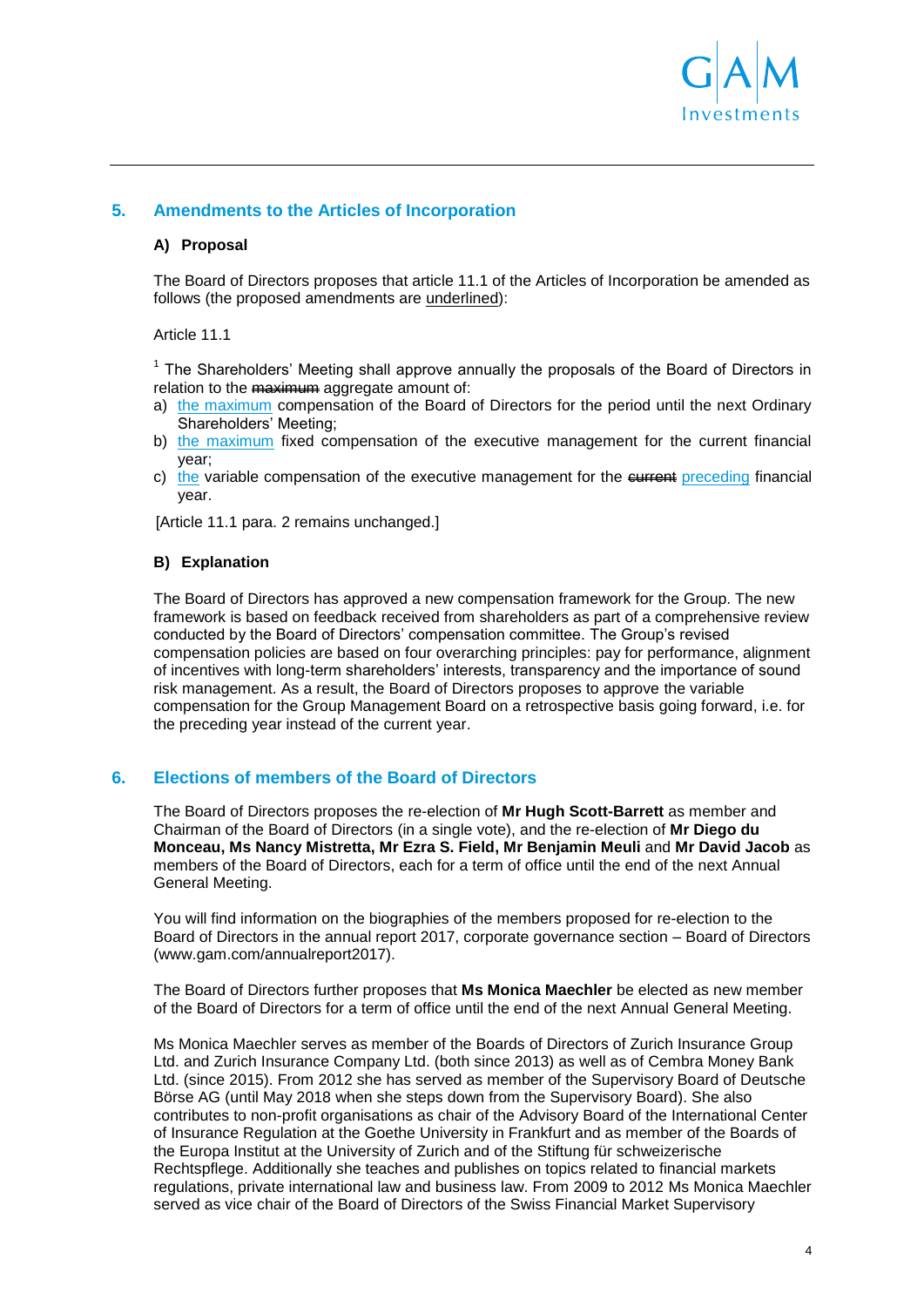

Authority FINMA, after having been the director of the Federal Office of Private Insurance from 2007 to 2008. She chaired the technical committee and was a member of the executive committee of the International Association of Insurance Supervisors until 2012. After her JD at the law school of the University of Zurich in 1984, Ms Monica Maechler practised as an attorney-at-law in a business law firm in Zurich. In 1990 she joined the group legal department of Zurich Insurance Group, where she became the group general counsel and head of the board secretariat in 1999 and was promoted to member of the Group Management Board in 2001. Ms Monica Maechler also served as a member in several expert commissions on financial market regulation of the Swiss Confederation. She is a Swiss citizen.

The biography of **Ms Monica Maechler** may also be accessed on GAM Holding AG's website (www.gam.com/agm2018).

- **6.1 Re-election of Mr Hugh Scott-Barrett as member and Chairman of the Board of Directors (in a single vote)**
- **6.2 Re-election of Mr Diego du Monceau**
- **6.3 Re-election of Ms Nancy Mistretta**
- **6.4 Re-election of Mr Ezra S. Field**
- **6.5 Re-election of Mr Benjamin Meuli**
- **6.6 Re-election of Mr David Jacob**
- **6.7 New election of Ms Monica Maechler**

# **7. Elections to the Compensation Committee of the Board of Directors**

The Board of Directors proposes the re-election of **Ms Nancy Mistretta, Mr David Jacob** and the new election of **Mr Ezra S. Field** as members of the Compensation Committee of the Board of Directors, each for a term of office until the end of the next Annual General Meeting

- **7.1 Re-election of Ms Nancy Mistretta**
- **7.2 Re-election of Mr David Jacob**
- **7.3 New election of Mr Ezra S. Field**

# **8. Compensation of the Board of Directors and the Group Management Board**

#### **8.1 Approval of the compensation of the Board of Directors**

#### **A) Proposal**

The Board of Directors proposes the approval of a maximum aggregate amount of compensation of the Board of Directors for the period as from the 2018 Annual General Meeting until the 2019 Annual General Meeting of CHF 2,500,000.

# **B) Explanation**

The compensation of the Board of Directors is fixed and does not include any variable elements. For details about the Board of Directors' compensation for the expiring and an outlook for the following term of office, reference is made to sections 6.1 and 9 of the compensation report 2017 which is included in the annual report 2017.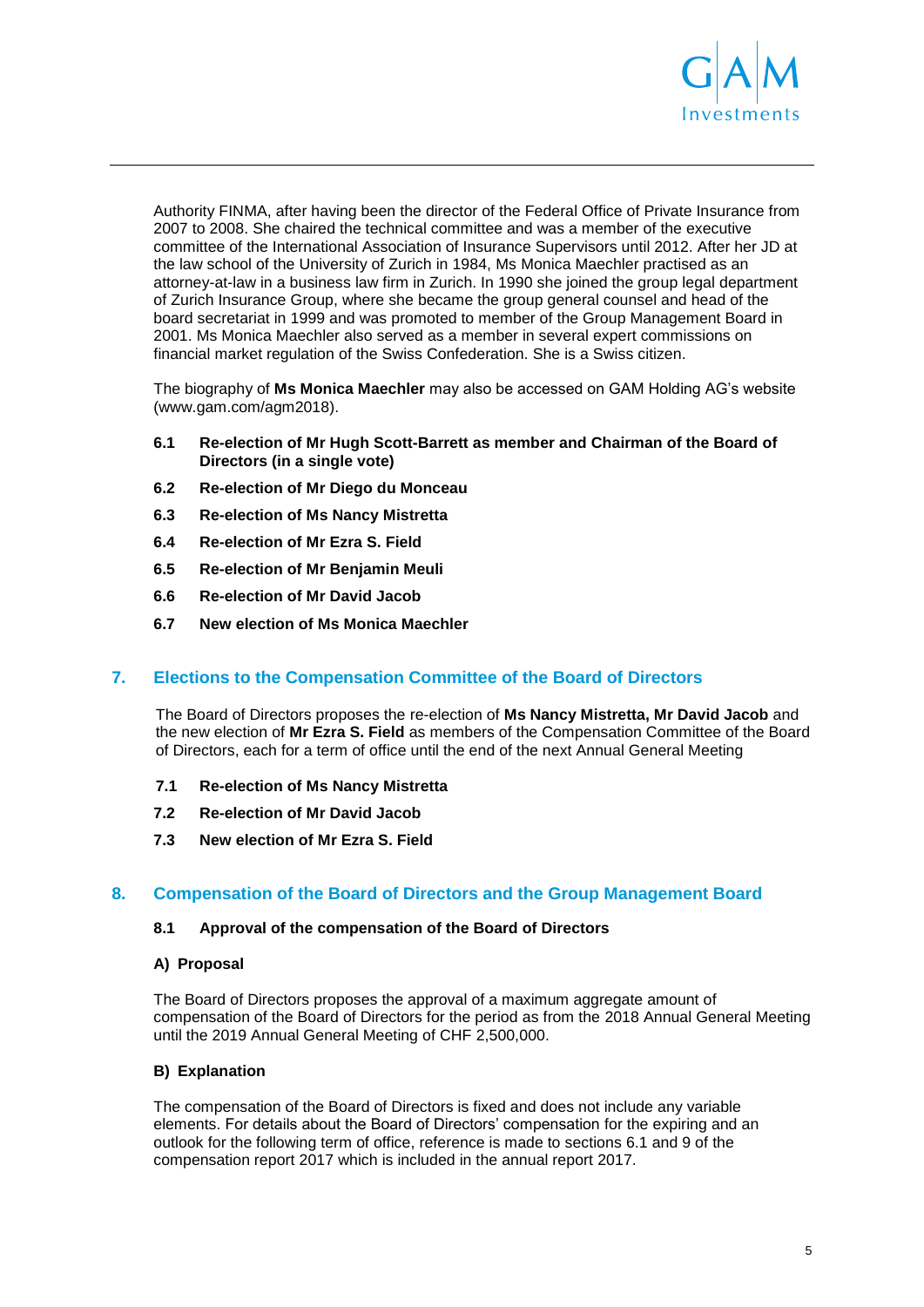

#### **8.2 Approval of the fixed compensation of the Group Management Board for the 2018 financial year**

# **A) Proposal**

The Board of Directors proposes the approval of a maximum aggregate amount of fixed compensation of the Group Management Board for the 2018 financial year of CHF 8,000,000.

# **B) Explanation**

For details about the Group Management Board's fixed compensation in 2017 and an outlook for 2018, reference is made to sections 4.1 and 9 of the compensation report 2017 which is included in the annual report 2017.

#### **8.3 Approval of the variable compensation of the Group Management Board for the 2017 financial year**

#### **A) Proposal**

The Board of Directors proposes the approval of the aggregate amount of variable compensation of the Group Management Board for the 2017 financial year of CHF 13,721,080.

#### **B) Explanation**

In accordance with the revised compensation framework, the proposed total variable compensation of the Group Management Board (excluding a one-time recruitment award) is CHF 9,318,898, which includes social security and pension costs of CHF 873,442. In addition, a one-time recruitment award with a fair value at grant of CHF 3,868,350 plus CHF 533,832 of employer's social security costs is included in the proposed aggregate amount of variable compensation of the Group Management Board of CHF 13,721,080.

For details about the Group Management Board's variable compensation in 2017 and the recruitment award, reference is made to section 4 of the compensation report 2017 which is included in the annual report 2017.

# **9. Election of the statutory auditors**

The Board of Directors proposes that KPMG AG, Zurich, be re-elected as statutory auditors for a further one-year period.

# **10. Election of the Independent Representative**

The Board of Directors proposes the re-election of Mr Tobias Rohner, attorney-at-law, Holbeinstrasse 30, 8034 Zurich, as Independent Representative for a term of office until the end of the next Annual General Meeting.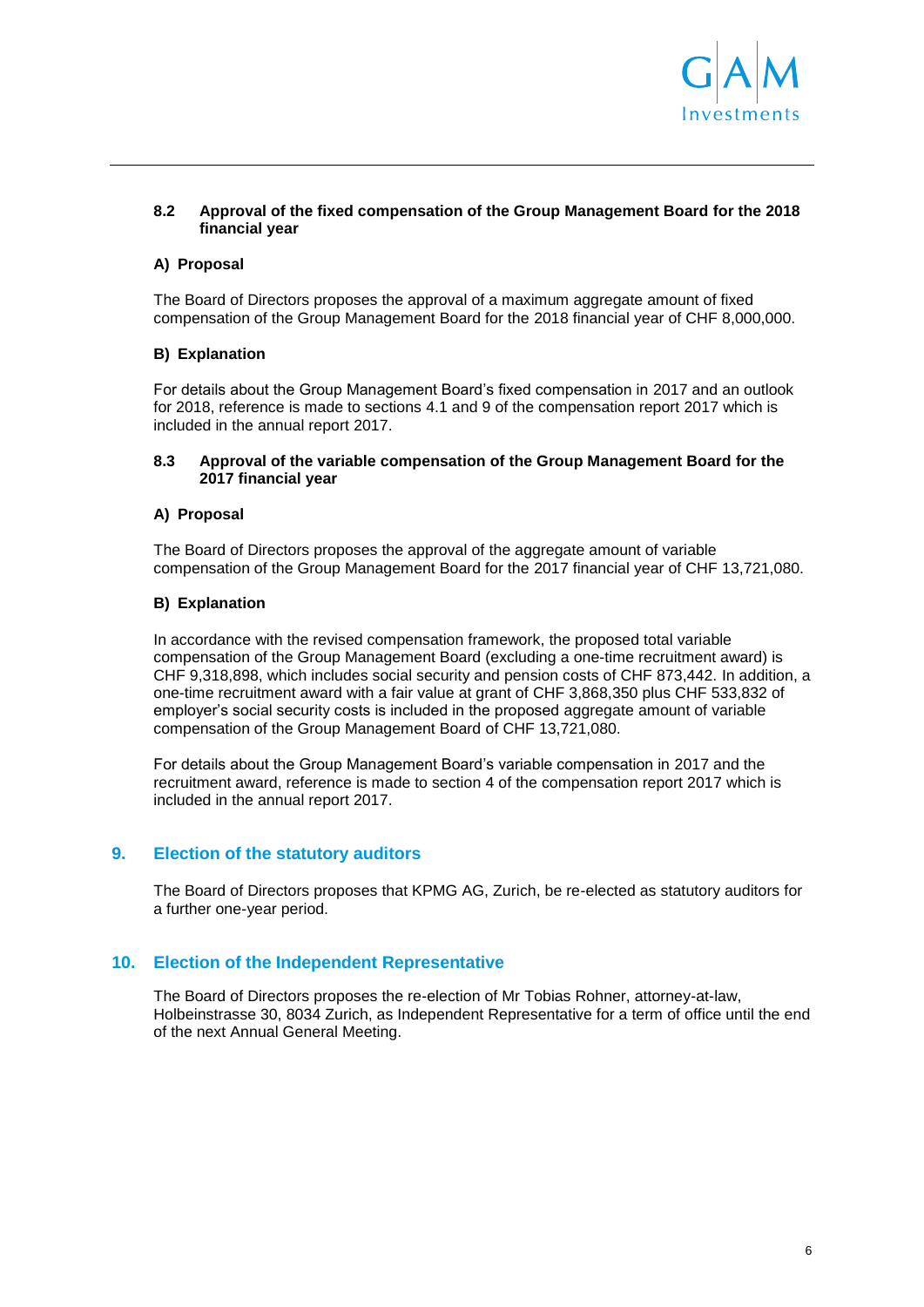

# **Organisational information**

#### **Right to participate and vote/admission cards**

After returning the enclosed duly signed registration form by 16 April 2018 at the latest, shareholders will receive an admission card and voting materials. Shareholders recorded in the Company's share register with voting rights as at 16 April 2018 will be entitled to participate in, and vote at, the Annual General Meeting. No registrations and de-registrations of registered shares will be made in the share register from 17 to 26 April 2018.

#### **Appointment of proxy**

A shareholder entitled to vote may give a written proxy for the Annual General Meeting to a third party. Proxy holders will only be admitted to the Annual General Meeting upon presentation of a valid admission card and a duly executed proxy.

Mr Tobias Rohner, attorney-at-law, Holbeinstrasse 30, 8034 Zurich, Switzerland, is designated as Independent Representative. Shareholders who choose to authorise and give their instructions to the Independent Representative in writing, may do so by returning the duly signed registration form by 23 April 2018 (date of receipt) at the latest.

#### **Electronic authorisation of, and instructions to, the Independent Representative**

Shareholders who choose to authorise and give their instructions to the Independent Representative electronically, may do so by accessing the website https://gamholding.shapp.ch and then following the guidance that is being displayed on their computer screen. In addition to internet access, an email address and a mobile telephone that can receive a code by text message are required. The personal access data needed for registration can be found on the enclosed registration form. Instructions can be given electronically to the Independent Representative until 23 April 2018.

#### **Simultaneous translations**

The Annual General Meeting will be held in English. Simultaneous translation into German will be available. Headsets will be provided in the foyer.

# **Annual report**

The annual report 2017, which consists of the management report, the parent company's as well as the consolidated financial statements and also includes the compensation report, was published on 1 March 2018. It can be accessed on GAM Holding AG's website [\(www.gam.com/annualreport2](http://www.gamholding.com/annualreport2013)017) and is available for inspection at the Company's head office, Hardstrasse 201, 8005 Zurich, Switzerland. Shareholders registered in the Company's share register may order the annual report 2017 by requesting so on the registration form.

#### **Transport to and from the venue**

Shareholders are recommended to use public transport to reach the venue.

# **Reception**

There will not be a drinks reception following the conclusion of the Annual General Meeting.